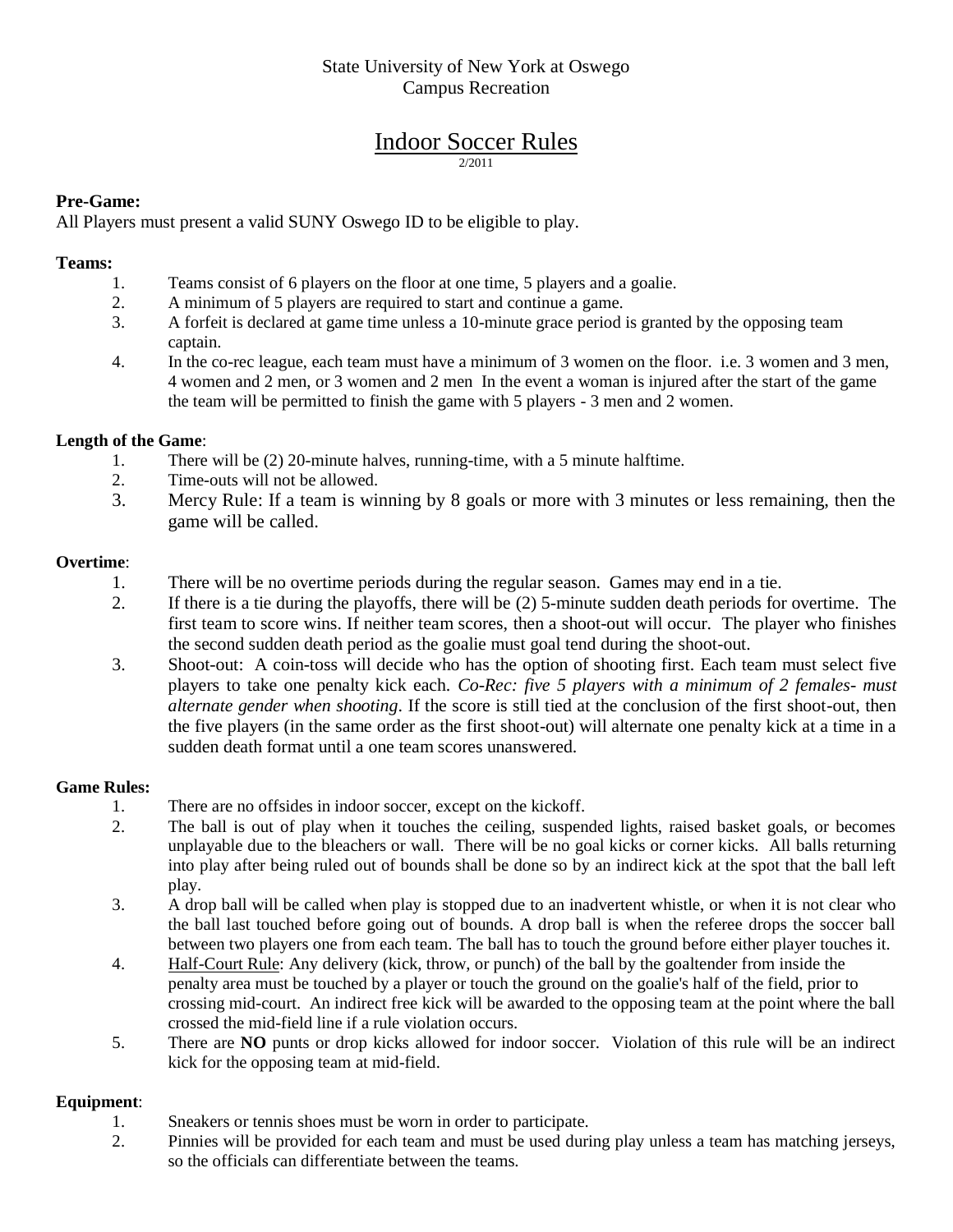3. Players are prohibited from wearing hats (stocking caps are acceptable), any form of jewelry, cast, wooden or metal splints or bracelets of any kind unless approved in writing by the Coordinator of Intramurals and Club Sports.

## **Substitutions**:

- 1. Players: Teams may substitute at will behind the action of the ball. If a substitute, in any way, interferes with the play of the game, the interfering player will receive a yellow card.
- 2. Goalie: Goalie substitutions must be declared to an official and may only be made on dead balls. If a goalie change delays the play of the game, a yellow card may be given.

## **Handling:**

- 1. A player (not serving as the legal goalie) shall be penalized for intentionally handling, carrying, striking or propelling the ball with a hand or arm. The result will be a direct kick for the opposing team.
- 2. Unintentional handling occurs when the ball strikes the hands or arms of a player who has not moved the hands or arms to play the ball. This shall not be penalized unless an advantage is gained.
- 3. Illegal handling by the goalie when outside the goalie box shall result in a direct kick for the opposing team.
- 4. Once the goalie leaves the goalie box with possession of the ball she/he may not use their hands to retain possession of the ball until the ball has been touched by an opponent. (Result: Indirect Free Kick)

## **Fouls**:

- 1. The following yellow / red card system will be used:
	- a. A player receiving a yellow card must sit out for two minutes of playing time. The entire two minutes of playing time must be served regardless of the developments on the field. The player serving the penalty period cannot be substituted, therefore his/her team plays short handed. The official will note the time of the infraction and release the penalized player when the penalty period has expired.
	- b. A yellow card will be given to a player by the official or supervisor for misconduct; a second yellow card issued to the individual results in an ejection from the game. Two successive games with yellow cards will disqualify that player for the next game. Three yellow cards, one red card and two yellows, or two red cards will disqualify that player for the rest of the season.
	- c. A red card will be given to a player by the official or supervisor for severe misconduct (fighting, verbal or physical abuse of an official or supervisor) and results in an immediate ejection and his/her team plays short handed for the remainder of the game. Any player ejected must meet with the Director of Intramurals and Recreation or designee before being reinstated.
	- d. The team will be minus the player(s) ejected.
- 2. THERE IS NO SLIDE TACKLING. These fouls will result in a direct kick and a possible yellow/red card.
- 3. Penalty shots are unobstructed direct free kicks taken from the penalty line. All players other than the designated kicker must be behind the shooter. A missed penalty shot will be a dead ball and play is restarted from mid-court with an indirect free kick for the team that missed the penalty shot.
- 4. The defensive team needs to be 6 yards away from all indirect kicks. Any motion towards the ball by a defender before the offense puts the ball into play is considered encroachment. Failure to heed an official's warning will result in a yellow card for unsportsmanlike conduct.

## **Results of Fouls:**

1. A direct free kick, or penalty kick (should the offense occur in the penalty area) shall be given to the opposing team if a player:

-Kicks an opponent -Trips an opponent -Jumps into an opponent -Charges an opponent -Strikes, hits, elbows -Holds or pushes -Touches the ball with his hands -Unsportsmanlike Conduct -Slide tackling